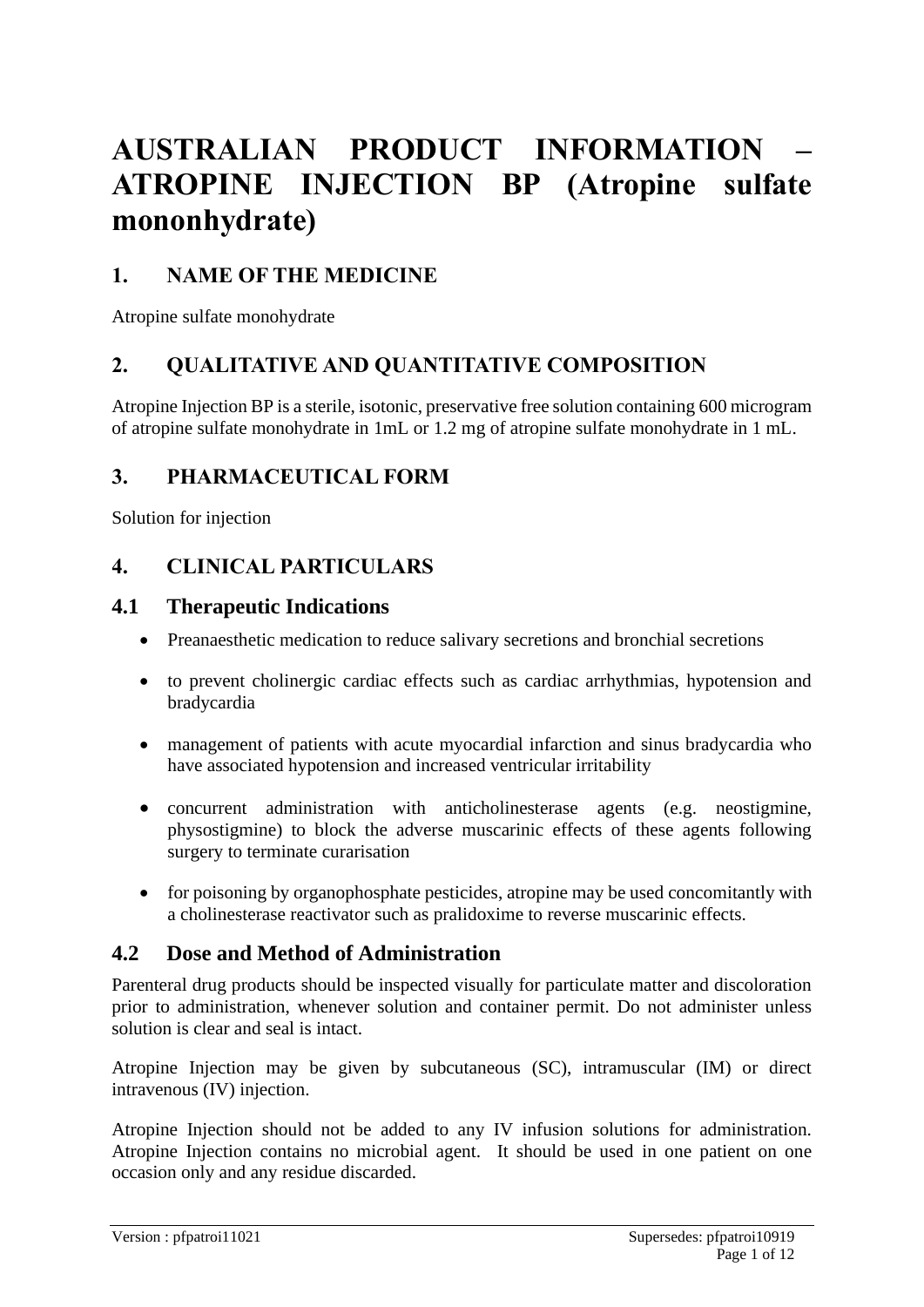# **Cardiopulmonary resuscitation**

The usual adult dose is  $0.4 - 1$  mg IV, which may be repeated at 5 minute intervals until the desired heart rate is achieved. The total dose should not exceed 2 mg.

The usual paediatric dose is 0.02 mg/kg (maximum single dose 0.5 mg) IV, which may be repeated at 5 minute intervals until the desired heart rate is achieved. The total dose should not exceed 1 mg.

### **Premedication**

300 - 600 micrograms Atropine Injection may be given IM or SC 30 to 60 minutes prior to induction of anaesthesia, usually in conjunction with a narcotic. Alternatively 300 - 600 micrograms IV may be given immediately before induction of anaesthesia.

Suitable premedication doses to be given SC 30 to 60 minutes prior to surgery in infants and children are:

- infants  $<$  3 kg: 100 micrograms
- 7 to 9 kg: 200 micrograms
- 12 to 16 kg: 300 micrograms
- 20 to 27 kg: 400 micrograms
- $\bullet$  32 kg: 500 micrograms
- $\bullet$  41 kg: 600 micrograms.

# **Reversal of competitive neuromuscular block**

May be given by slow IV injection in conjunction with an anticholinesterase agent (*e.g.* neostigmine, physostigmine). Six hundred micrograms (600 micrograms) - 1.2 mg atropine for each 0.5 - 2.5 mg neostigmine methylsulfate in adults and 0.02 mg/kg atropine for each 0.04 mg/kg neostigmine methylsulfate in children.

### **Organophosphate poisoning**

1 – 2 mg atropine may be given IV. Additional 2 mg doses may be administered IM or IV every 5 to 60 minutes until muscarinic signs and symptoms subside; and repeated if these reappear. For severe cases  $2 - 6$  mg may be administered IV, with subsequent additional doses of 2 – 6 mg being administered IM or IV every 5 to 60 minutes until muscarinic signs and symptoms subside.

Doses up to 50 mg may be required within the first 24 hours. With severe cases atropine therapy should be withdrawn gradually to avoid sudden recurrence of symptoms (e.g*.* pulmonary oedema). A cholinesterase reactivator (e.g. pralidoxime) is administered concomitantly.

The dose for children is 0.05 mg/kg IM or IV, repeated at 10 to 30 minute intervals until muscarinic signs and symptoms subside. This is to be repeated if these reappear.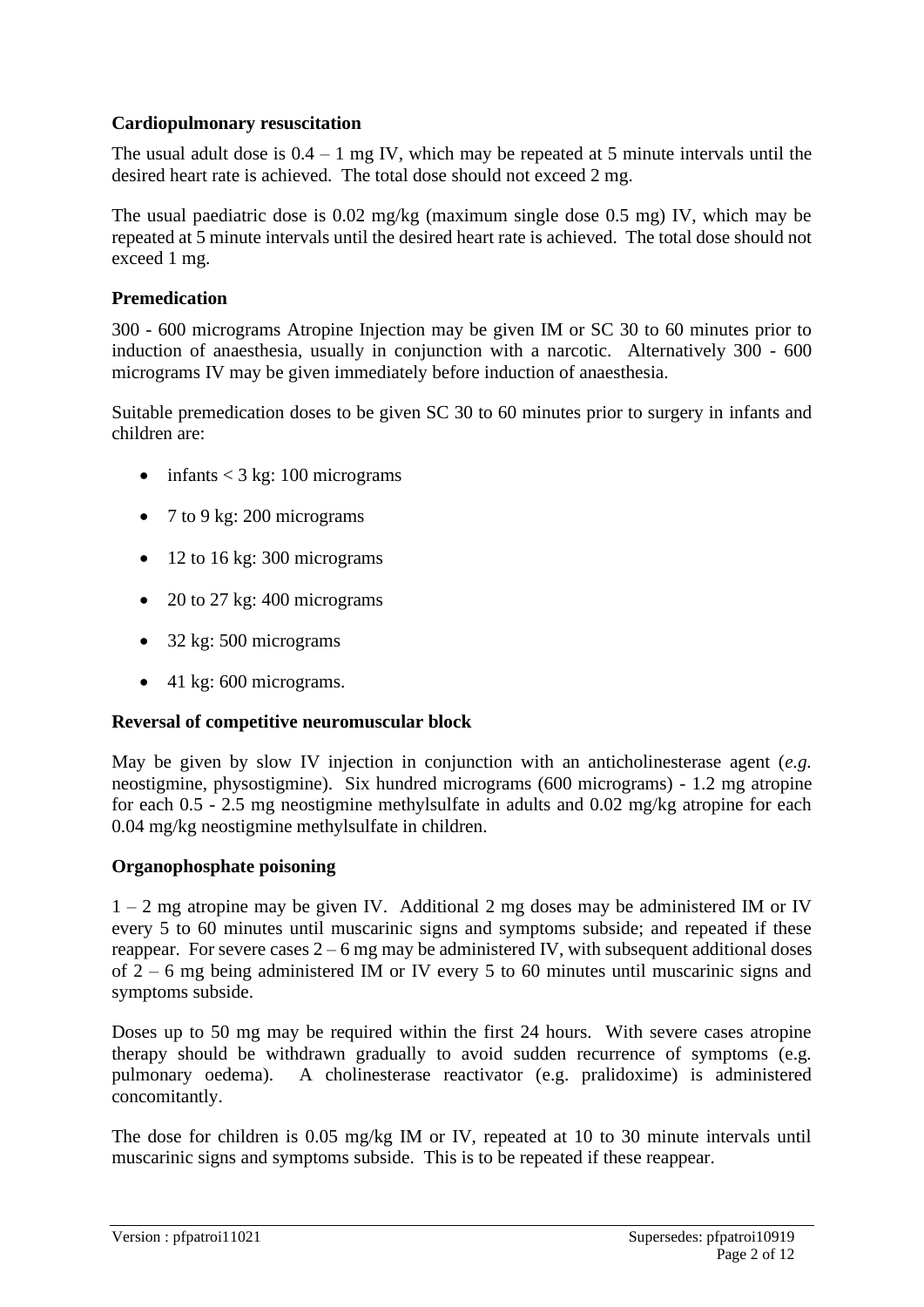# **4.3 Contraindications**

- Known hypersensitivity to atropine or other anticholinergic agents
- severe ulcerative colitis
- toxic megacolon complicating ulcerative colitis
- gastrointestinal obstruction, e.g*.* pyloroduodenal stenosis, achalasia, cardiospasm, paralytic ileus, intestinal atony
- closed-angle glaucoma
- obstructive uropathy, e.g*.* bladder neck obstruction caused by prostatic hypertrophy
- myasthenia gravis
- tachycardia secondary to cardiac insufficiency or thyrotoxicosis
- acute haemorrhage with unstable cardiovascular status
- febrile patients or patients exposed to elevated ambient temperature, due to the risk of provoking hyperpyrexia and heat prostration
- prostatic enlargement
- pregnancy induced hypertension.

# **4.4 Special Warnings and Precautions for Use**

Atropine should be used with caution in all patients and especially those over 40 years old as they may be more susceptible to its adverse effects.

Atropine should be used with caution in patients with hyperthyroidism, hepatic or renal disease, hypertension, severe heart disease, ulcerative colitis, ileus, chronic pulmonary disease, or autonomic neuropathy, prostatic hypertrophy, oesophageal reflux or hiatus hernia.

### *Cardiovascular status*

Atropine should be used with caution in conditions characterised by tachycardia, such as cardiac insufficiency or failure (see Section 4.3 Contraindications), acute myocardial infarction or ischaemia and in cardiac surgery where it may further accelerate the heart rate. Tachycardia may result from vagal inhibition and induce angina pectoris in patients with coronary heart disease. When the recurrent use of atropine is essential in patients with coronary artery disease, the total dose should not exceed 2 mg (see Section 4.2 **Dose and Method of Administration)**  to avoid the detrimental effects of atropine-induced tachycardia on myocardial oxygen demand.

Atropine has been associated with the development of arrhythmias in adult and paediatric patients. Accelerated heart rate and intraventricular conduction delays have been associated with the development of ventricular fibrillation.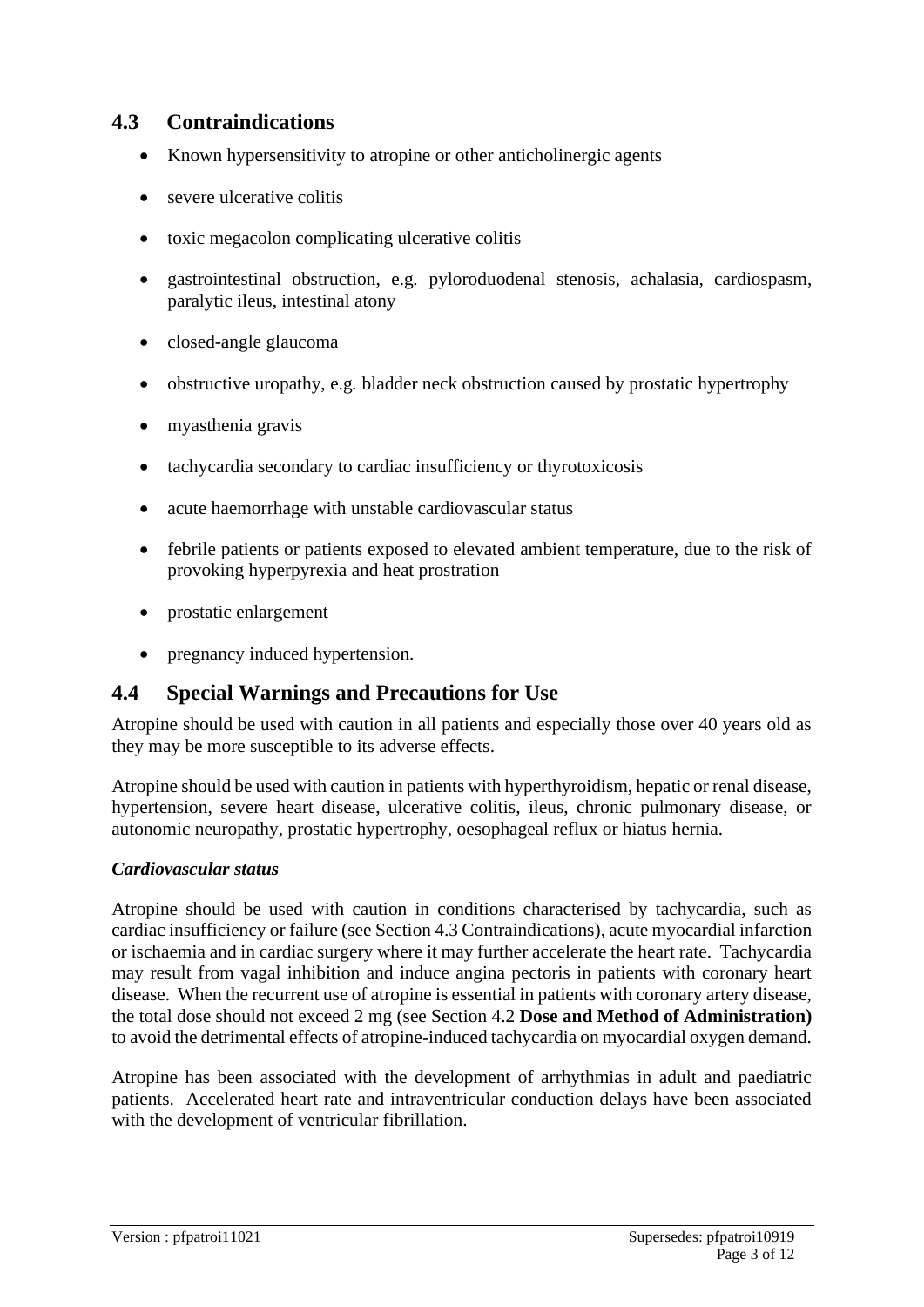### *Mental confusion*

Atropine may cause mental confusion, especially in elderly or brain damaged patients.

### *Debilitated patient*

Caution is required in administering atropine to debilitated patients, especially with chronic pulmonary disease, since reduced bronchial secretions may cause inspissation and bronchial viscid plugs formation.

### *Gastrointestinal*

Since atropine decreases gastrointestinal motility, it should be used with caution in patients with gastric ulcer, oesophageal reflux, known or suspected gastrointestinal infections *e.g. Clostridium difficile*-associated diarrhoea and colitis (antibiotic-associated pseudomembranous colitis), incomplete intestinal obstruction or ulcerative colitis. Atropine should also be used with caution in patients with diarrhoea, since diarrhoea may be an early symptom of incomplete intestinal obstruction, especially in patients with ileostomy or colostomy.

Atropine may convert partial organic pyloric stenosis into complete obstruction.

### *Glaucoma*

Systemic administration of conventional doses of atropine may precipitate acute glaucoma in susceptible individuals.

### **Use in the elderly**

Atropine should be used with caution in geriatric patients since they may be more susceptible to its adverse effects. Elderly patients may react with excitement, agitation, drowsiness or confusion to even small doses of atropine. Changes in dosage should be gradual. Memory may become severely impaired in geriatric patients, especially those who already have memory problems, with the continued use of anticholinergics since these drugs block the actions of acetylcholine, which is responsible for many functions of the brain, including memory functions.

In general, dose selection for an elderly patient should be cautious, usually starting at the low end of the dosing range, reflecting the greater frequency of decreased hepatic, renal, or cardiac function, and of concomitant disease or other drug therapy.

### **Paediatric use**

Atropine should be used with caution in infants and small children since they may be more susceptible to its adverse effects. It should be used with caution in patients with Down's syndrome and children with spastic paralysis or brain damage as they may be hypersensitive to the effects of atropine.

### **Effects on laboratory tests**

No data available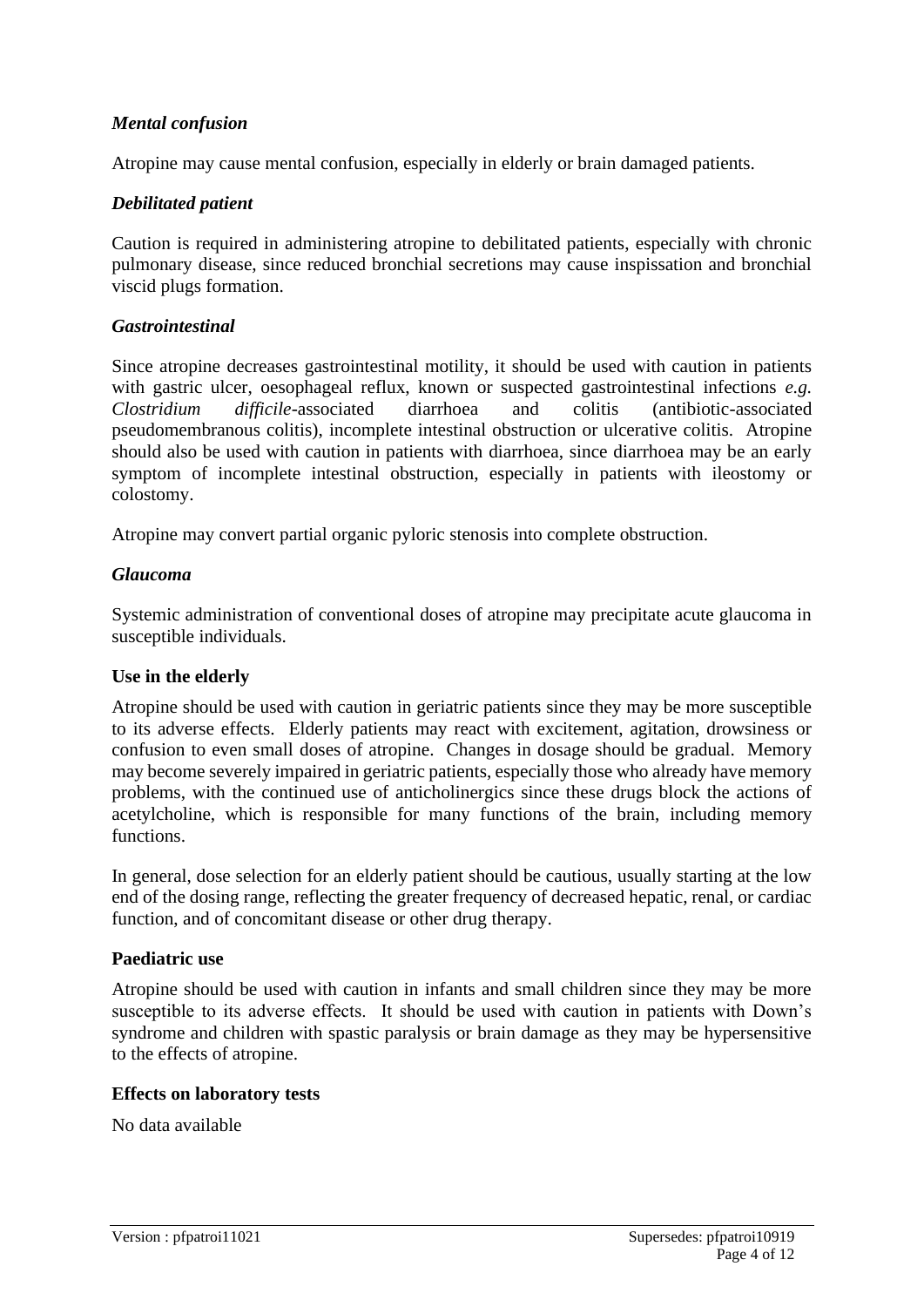# **4.5 Interactions with Other Medicines and Other Forms of Interactions**

Atropine may cause increased anticholinergic activity when administered concomitantly with other anticholinergic drugs such as phenothiazines, antispasmodics, antiparkinsonian drugs, antiarrhythmics with anticholinergic activity e.g*.* disopyramide and quinidine, some antihistamines, tricyclic antidepressants or butyrophenones.

The absorption of other drugs may be affected by the reduction in gastric motility caused by atropine.

Atropine antagonises the actions of a number of compounds, including: synthetic choline esters *e.g.* bethanechol and carbachol, anticholinesterase drugs e.g. physostigmine, neostigmine and pyridostigmine, and cholinomimetic alkaloids e.g. pilocarpine.

## *Ketoconazole*

Anticholinergics may increase gastrointestinal pH, possibly resulting in a marked reduction in ketoconazole absorption during concurrent use with anticholinergics; patients should be advised to take these medications at least 2 hours after ketoconazole.

## *Cisapride and metoclopramide*

Concurrent use with anticholinergics may antagonise the gastrointestinal motility of cisapride and metoclopramide.

## *Opioid (narcotic) analgesics*

Concurrent use with anticholinergics may result in increased risk of severe constipation, which may lead to paralytic ileus, and/or urinary retention.

# *Haloperidol*

Antipsychotic effectiveness of haloperidol may be decreased in schizophrenic patients.

### *Cholinesterase inhibitors*

In view of the pharmacodynamic effects of atropine, atropine may interfere with the activity of cholinesterase inhibitors such as rivastigmine, donepezil.

# **4.6 Fertility, Pregnancy and Lactation**

### **Effects on fertility**

Studies have not been done in either animals or humans to evaluate the potential of atropine to impair fertility.

# **Use in pregnancy – Pregnancy Category A**

Atropine has been used in a large number of pregnant women and women of child bearing age without an increase in the frequency of malformations or other direct or indirect harmful effects on the foetus having been observed. However, proven safety of atropine in pregnancy has not been established. As with all drugs caution is essential in the use of atropine in pregnant women. Atropine crosses the placental barrier and may cause tachycardia in the foetus.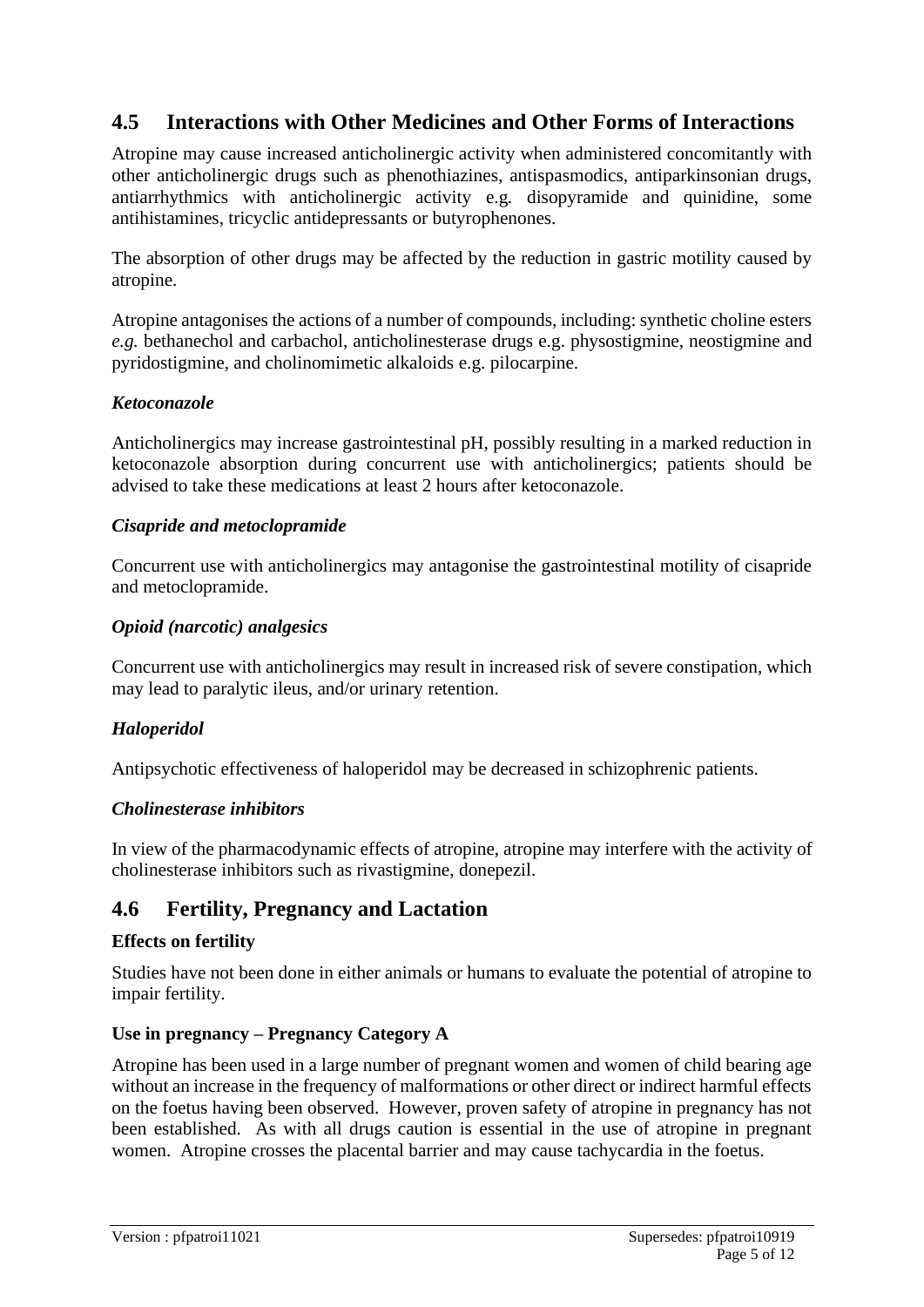## **Use in lactation**

Atropine inhibits lactation. It is reported to distribute into breast milk in small quantities. Since some infants can be sensitive to atropine, and atropine may cause antimuscarinic effects in the infant, use of atropine during breastfeeding is not recommended.

# **4.7 Effects on Ability to Drive and Use Machines**

Since antimuscarinics may cause drowsiness or blurred vision, patients should be warned not to engage in activities requiring mental alertness and/or visual acuity (e.g*.* driving a car or operating machinery).

# **4.8 Adverse Effects (Undesirable Effects)**

Most side effects are directly related to the antimuscarinic actions of atropine. Adverse effects following single or repeated doses are most often the result of excessive dosage.

#### **More common reactions**

#### *Cardiovascular*

Tachycardia and palpitations. Atropine blocks vagal impulses with consequent increase in heart rate with possible atrial arrhythmias, atrioventricular dissociation, multiple ventricular ectopics and angina.

#### *Central nervous system*

Xerostomia, thirst, dryness of the mouth. These are due to the reduction of salivary, bronchial and sweat secretions and are dose related.

### *Gastrointestinal*

Constipation due to the inhibition of parasympathetic control of the GI tract.

### *Genitourinary*

Urinary difficulty and retention due to inhibition of parasympathetic control of the bladder.

### *Ocular*

Dilatation of the pupils (mydriasis) with loss of accommodation (cycloplegia), blurred vision, photophobia can occur with increasing doses of atropine.

### *Dermatological*

Flushing, dryness of the skin.

#### **Less common reactions**

#### *Cardiovascular*

The development of angina in patients with known cardiac problems has been reported.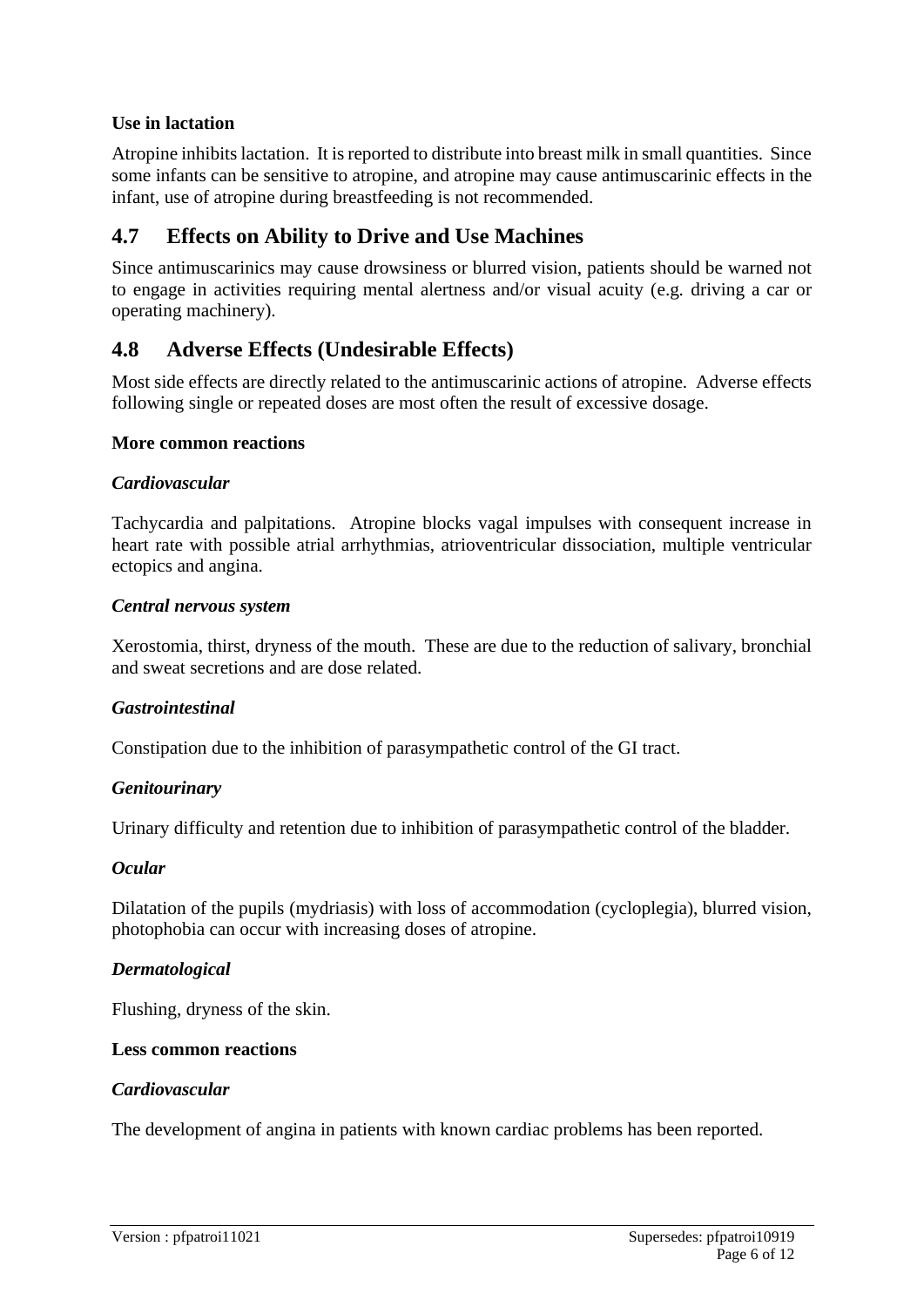### *Central nervous system*

Tremor, headache, nervousness, drowsiness, weakness, insomnia, fatigue, ataxia, hyperpyrexia, dizziness, confusion and/or excitement.

Anhidrosis also may occur and can produce heat intolerance in patients living in a hot environment.

### *Gastrointestinal*

Nausea, vomiting, retrosternal pain due to increased gastric reflux.

## *Dermatological*

Hypersensitivity reactions may manifest as conjunctivitis or skin rash which, in some instances, progresses to exfoliation, and various dermal manifestations.

## *Ocular*

Increased ocular tension.

## **Reporting suspected adverse effects**

Reporting suspected adverse reactions after registration of the medicinal product is important. It allows continued monitoring of the benefit-risk balance of the medicinal product. Healthcare professionals are asked to report any suspected adverse reactions at [www.tga.gov.au/reporting](http://www.tga.gov.au/reporting-problems)[problems.](http://www.tga.gov.au/reporting-problems)

# **4.9 Overdose**

There is considerable patient variability in the susceptibility to atropine. Atropine overdosage is characterised by both peripheral and central symptoms. Toxic doses cause dilated pupils, difficulty in swallowing, hot dry skin, thirst, dizziness, vasodilation, urinary retention, tachycardia, rapid respiration, hyperpyrexia, and central nervous system stimulation marked by restlessness, tremor, fatigue, ataxia, confusion, excitement, paranoid psychotic reactions, delirium, hallucinations and occasionally seizures or convulsions. A rash may appear on the face or upper trunk. In severe toxicity, CNS stimulation may give way to CNS depression, coma, circulatory and respiratory failure and death following paralysis and coma. In addition to tachycardia, cardiac manifestations may include ECG abnormalities (e.g. ventricular arrhythmias, extrasystoles) resulting from enhanced re-entrant excitation secondary to reduced conduction velocity. Widening of the QRS complex, prolongation of the QT interval and ST segment depression may also be seen.

# **Treatment**

Symptomatic and supportive therapy should be provided. Close monitoring, including ECG monitoring is recommended. Fluid therapy and other standard treatments for shock should be administered. Hyperthermia should be treated with cold packs, mechanical cooling devices or sponging with tepid water. Maintenance of adequate airway is essential, with respiratory assistance if necessary. Urinary catheterisation may be required if the patient is comatose. If photophobia occurs, the patient may be kept in a dark room.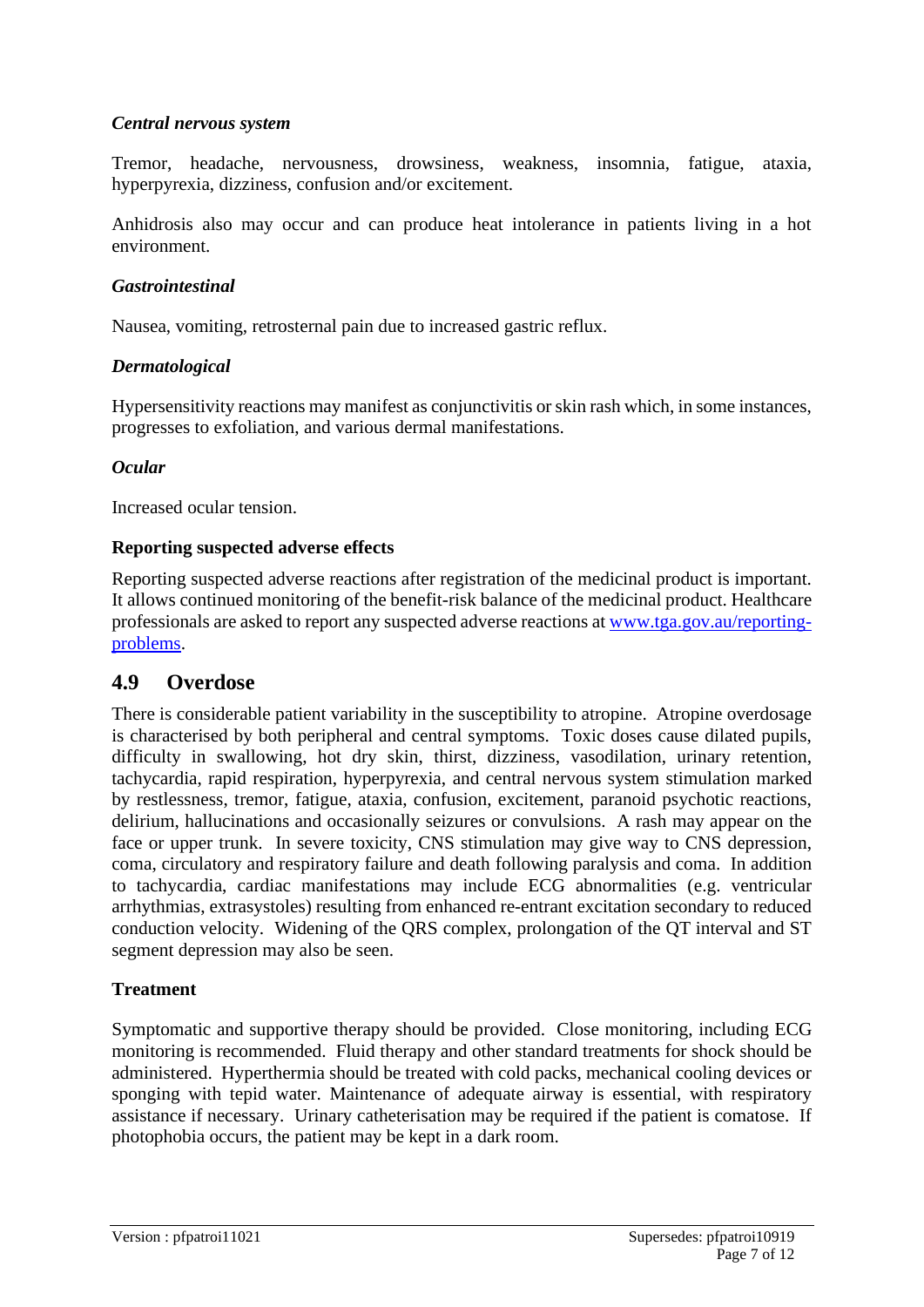The use of physostigmine as an antidote for atropine poisoning is controversial due to the potential for physostigmine to produce severe adverse effects, e.g. seizures, asystole. The use of physostigmine should be reserved for treatment of patients with extreme delirium or agitation, patients with repetitive seizures, patients with severe sinus tachycardia or supraventricular tachycardia or unresponsive extreme hyperthermia in patients who fail to respond to alternative therapy. Physostigmine should not be used to treat cardiac conduction defects or ventricular tachyarrhythmias. IV propanolol may be useful for treatment of supraventricular tachyarrhythmias unresponsive to physostigmine or where physostigmine is contraindicated.

Relative contraindications to the use of physostigmine include asthma, gangrene, cardiovascular disease and mechanical obstruction of the gastrointestinal or genitourinary tract. In such patients physostigmine should only be used where a life threatening emergency occurs.

Diazepam may be administered to control excitement, delirium or other symptoms of acute psychosis. Phenothiazines should be avoided since these may exacerbate antimuscarinic effects.

For information on the management of overdose, contact the Poisons Information Centre on 13 11 26 (Australia).

# **5. PHARMACOLOGICAL PROPERTIES**

# **5.1 Pharmacodynamic properties**

**Class:** Anticholinergic agent.

# **Mechanism of action**

Atropine is often classified as an anticholinergic drug but is more accurately described as an antimuscarinic agent since it competitively inhibits the muscarinic actions of acetylcholine and has both peripheral and central actions. It reduces secretions especially salivary and bronchial secretions, and also reduces perspiration. It has little effect on intestinal, biliary or pancreatic secretions since these secretions are principally controlled by hormonal rather than vagal mechanisms.

Atropine has activity both on structures innervated by postganglionic cholinergic nerves and on smooth muscles which respond to endogenous acetylcholine but are not so innervated. As with other antimuscarinic agents, the major action of atropine is a competitive or surmountable antagonism which can be overcome by increasing the concentration of acetylcholine at receptor sites of the effector organ (*e.g.* by using anticholinesterase agents which inhibit the enzymatic destruction of acetylcholine). The receptors antagonised by atropine in therapeutic doses are primarily the peripheral structures that are stimulated or inhibited by muscarine (*i.e.* exocrine glands and smooth and cardiac muscle). Responses to postganglionic cholinergic nerve solution may also be inhibited by atropine but this occurs less readily than with responses to injected (exogenous) choline esters.

Atropine induced parasympathetic inhibition may be preceded by a transient phase of stimulation, especially on the heart where small doses first slow the rate before characteristic tachycardia develops due to paralysis of vagal control. Atropine exerts a more potent and prolonged effect on the heart, intestine and bronchial muscle than hyoscine, but its action on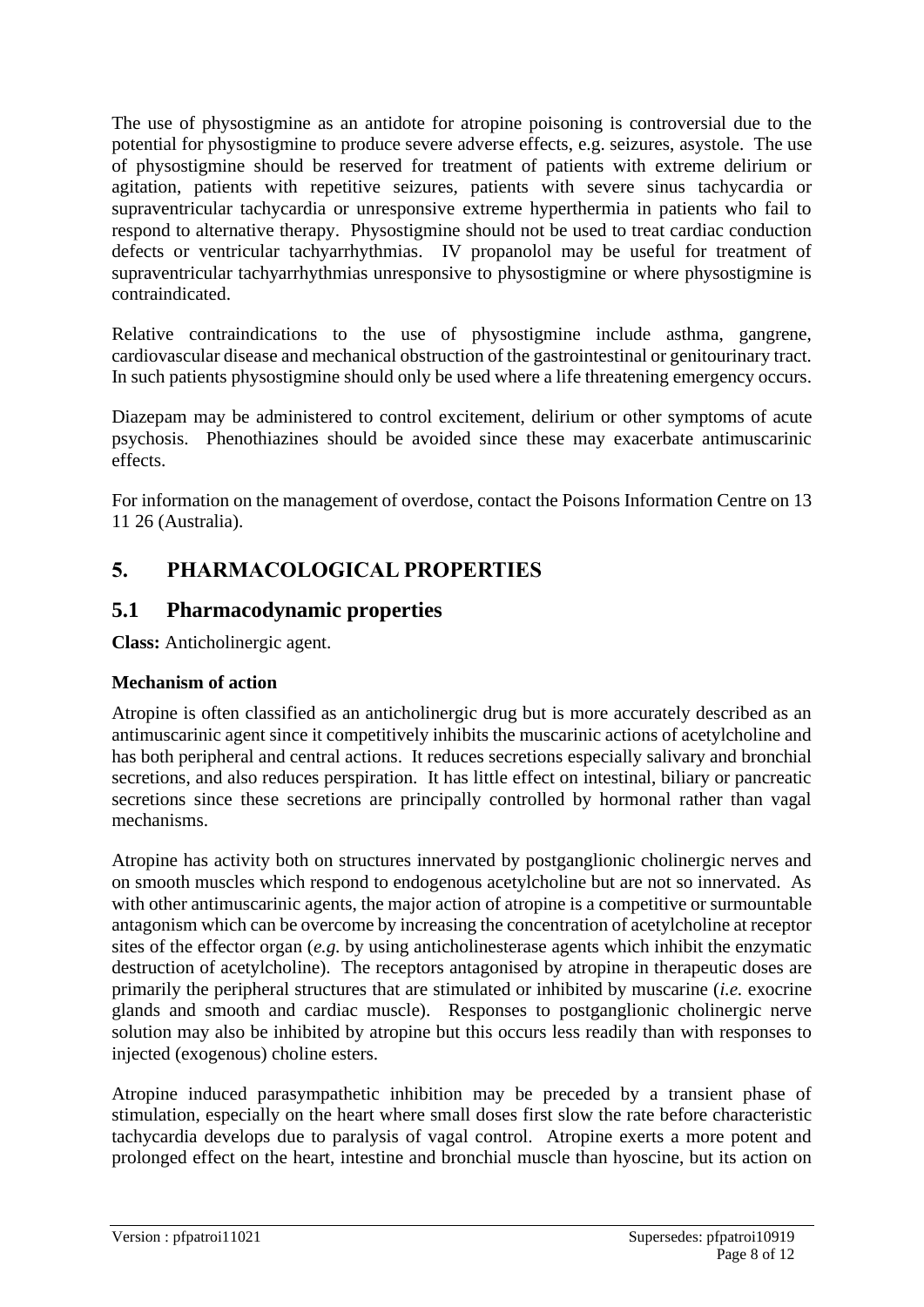the iris, ciliary body and certain secretory glands is weaker than that of hyoscine. Atropine has an antispasmodic action on smooth muscle and diminishes gastric and intestinal motility.

Atropine has central nervous system (CNS) activity. Average doses (400 microgram – 1 mg) produce stimulation of the medulla and higher cerebral centres, causing mild vagal excitation. The increased respiratory rate and, sometimes, increased depth of respiration produced by atropine are more probably the result of bronchiolar dilation. Accordingly, atropine is an unreliable respiratory stimulant and large or repeated doses may depress respiration.

Adequate doses of atropine abolish various types of reflex vagal cardiac slowing or asystole. The drug also prevents or abolishes bradycardia or asystole produced by injection of choline esters, anticholinesterase agents or other parasympathetic drugs, and cardiac arrest produced by stimulation of the vagus. Larger doses cause prominent central excitation, blocking the vagus nerve resulting in restlessness, irritability, disorientation, hallucinations or delirium.

Atropine Injection in therapeutic doses counteracts the peripheral dilatation and abrupt decrease in blood pressure produced by choline esters. However, when given by itself, atropine does not exert a striking or uniform effect on blood vessels or blood pressure. Systemic doses slightly raise systolic and lower diastolic pressures and can produce significant postural hypotension. Such doses also slightly increase cardiac output and decrease central venous pressure. Occasionally, therapeutic doses dilate the cutaneous blood vessels, particularly in the "blush" area (atropine flush), and may cause atropine "fever" due to suppression of sweat gland activity in infants and small children.

# **Clinical trials**

No data available

# **5.2 Pharmacokinetic Properties**

# **Absorption**

Atropine is well absorbed following intramuscular administration and peak plasma concentrations are reached within 30 minutes accompanied by an increase in heart rate which reaches a maximum at 15 to 50 minutes. The duration of effect on the heart rate is reported to be up to five hours. Inhibition of salivation occurs within 30 minutes, peaks within 1-2 hours and persists for 4 hours following intramuscular administration. Increased heart rate occurs within 5-40 minutes and peaks within 20 minutes to 1 hour after intramuscular administration. With intravenous administration increased heart rate effect peaks within 2-4 minutes. Low doses of the drug cause a paradoxical decrease in heart rate. Following intravenous infusion, serum levels of atropine drop rapidly within the first ten minutes and then decrease more gradually. One hour after either intramuscular or intravenous injection, atropine levels are very similar.

# **Distribution**

Atropine is well distributed throughout the body. It crosses the blood-brain barrier and also the placental barrier and is distributed into milk in small quantities. It has a large apparent volume of distribution (2 to 4 L/kg) and shows a high interindividual variability in serum protein binding.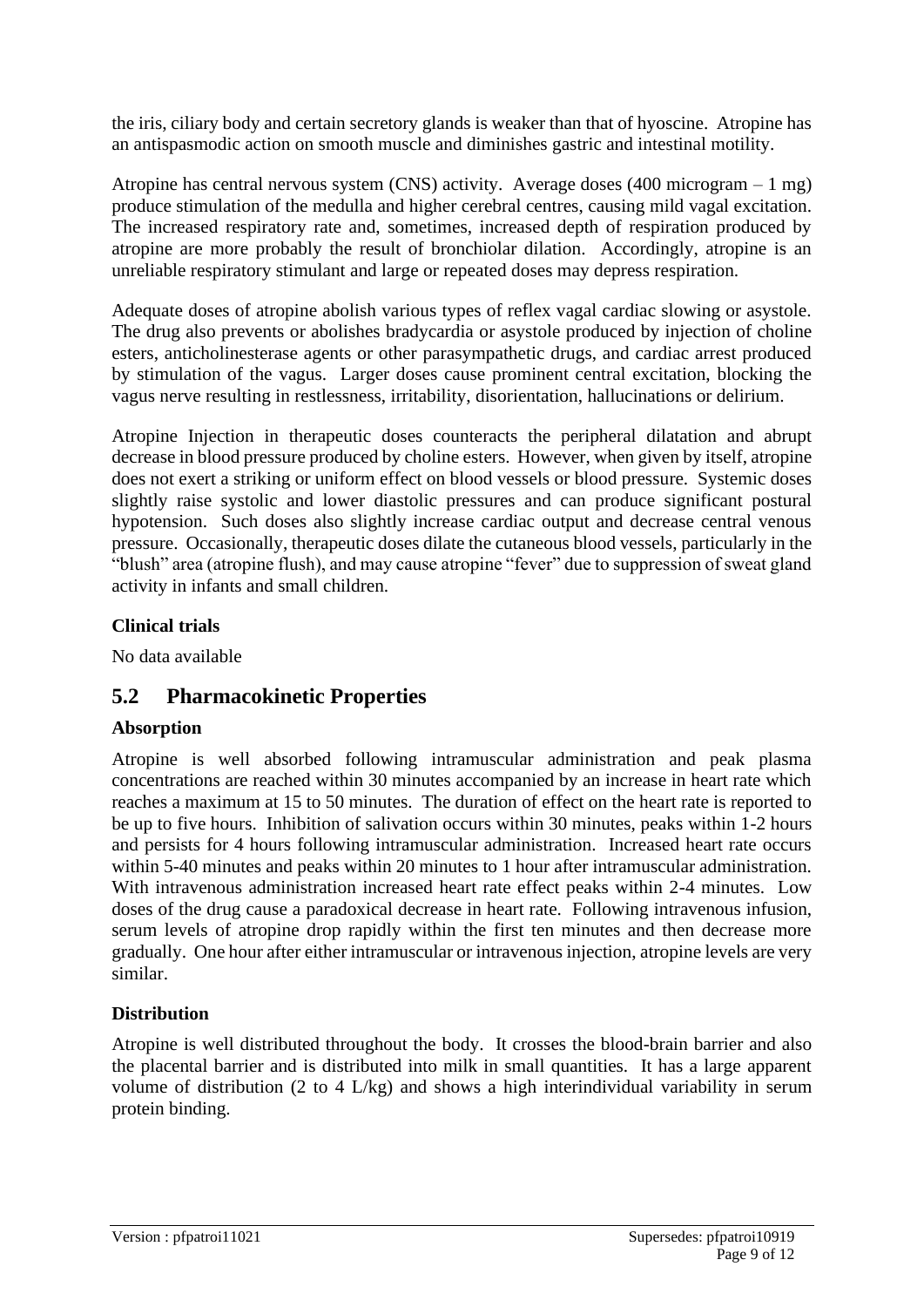# **Metabolism**

Atropine is metabolised in the liver to several metabolites and excreted mainly in the urine. Approximately 30-50% of a dose is excreted in the urine unchanged. Small amounts of atropine may also be eliminated in expired air as carbon dioxide and in faeces.

### **Excretion**

Atropine has a plasma half life of 2-3 hours. Following intramuscular administration elimination appears biphasic with an initial phase of about 2 hours and a half life in the terminal phase of 12.5 hours or longer. In children, the plasma half life is approximately 6.5 hours.

# **5.3 Preclinical Safety Data**

### **Genotoxicity**

Studies have not been undertaken in either animals or humans to evaluate the mutagenic potential of atropine.

### **Carcinogenicity**

Studies have not been undertaken in either animals or humans to evaluate the potential of atropine.

# **6. PHARMACEUTICAL PARTICULARS**

# **6.1 List of Excipients**

Sodium chloride

Water for injections

# **6.2 Incompatibilities**

Atropine Injection has been shown to be incompatible with solutions containing adrenaline hydrochloride, amylobarbitone sodium, pentobarbitone sodium, promazine hydrochloride, ampicillin sodium, chloramphenicol sodium succinate, chlortetracycline hydrochloride, heparin sodium, metaraminol tartrate, methicillin sodium, nitrofurantoin, novobiocin, oxacillin sodium, sodium bicarbonate, sulfadiazine sodium, sulfafurazole diethanolamine, tetracycline hydrochloride, thiopentone sodium, vitamin B complex with ascorbic acid and warfarin sodium. This list is not exhaustive.

# **6.3 Shelf life**

In Australia, information on the shelf life can be found on the public summary of the Australian Register of Therapeutic Goods (ARTG). The expiry date can be found on the packaging.

# **6.4 Special Precautions for Storage**

Store below 25°C. Single use only. Discard unused portion.

# **6.5 Nature and Contents of Container**

AUST R 11302: Atropine Injection BP 600 mcg in 1mL (sterile) Steriluer<sup>®</sup> ampoules, 50's &  $10's$ .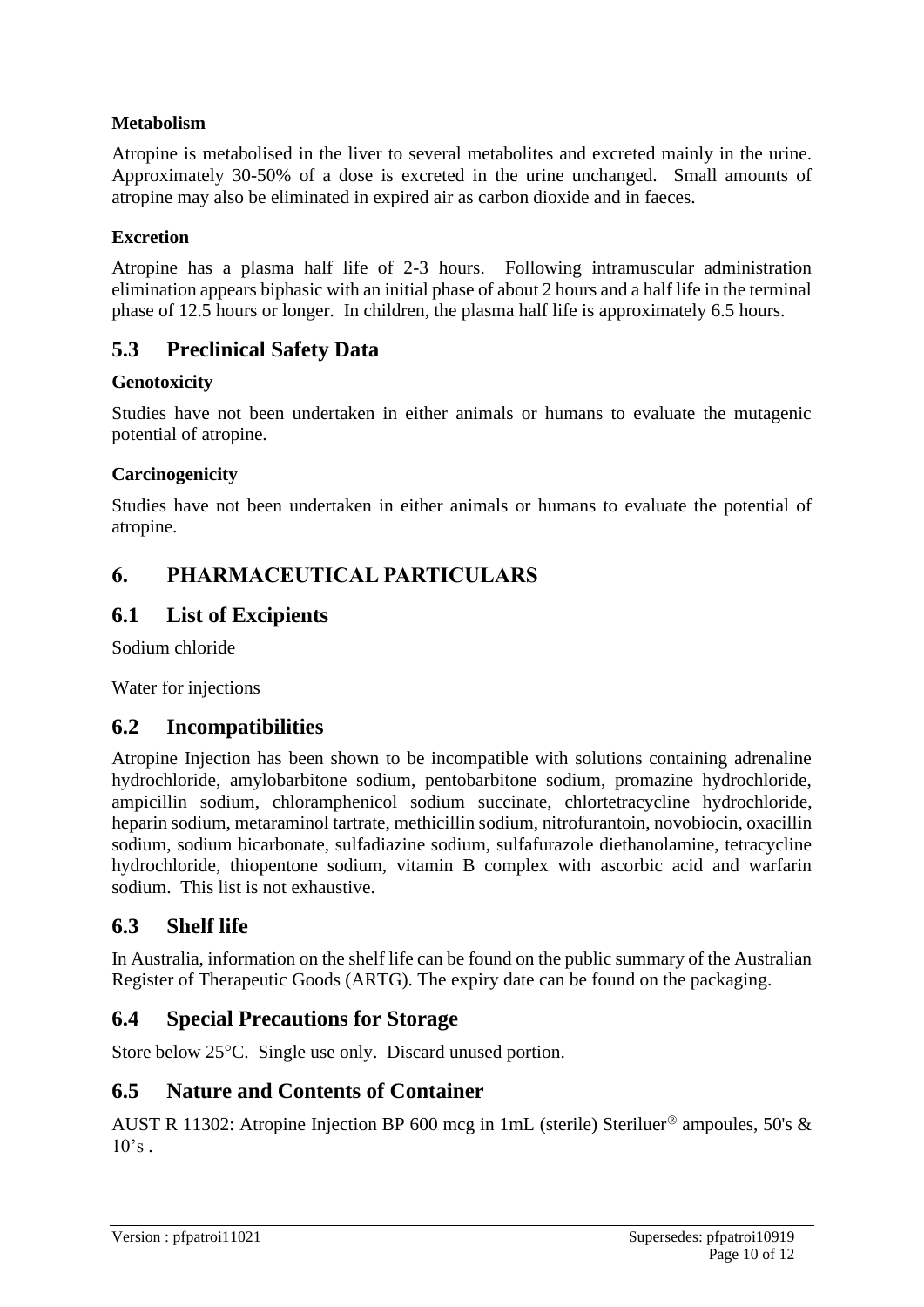AUST R 11303: Atropine Injection BP 1.2 mg in 1mL (sterile) Steriluer<sup>®</sup> ampoules, 50's.

Not all pack sizes may be marketed.

# **6.6 Special Precautions for Disposal**

In Australia, any unused medicine or waste material should be disposed of in accordance with local requirements.

# **6.7 Physicochemical Properties**

Atropine sulfate monohydrate is bis (1*R*,3*r*,5*S*)-3-[(*RS*)-(3-hydroxy-2-phenylpropionyl)oxy]- 8-methyl-8-azabicyclo[3.2.1]octane sulfate. It appears as colourless crystals or a white, crystalline powder. It is very soluble in water, freely soluble in alcohol and practically insoluble in ether.

# **Chemical structure**



Molecular Formula:  $(C_{17}H_{23}NO_3)_2$ , H<sub>2</sub>SO<sub>4</sub>, H<sub>2</sub>O

Molecular Weight: 695

# **CAS number**

5908-99-6

# **7. MEDICINE SCHEDULE (POISONS STANDARD)**

PRESCRIPTION ONLY MEDICINE - S4.

# **8. SPONSOR**

Pfizer Australia Pty Ltd Level 17, 151 Clarence Street Sydney NSW 2000 Toll Free Number: 1800 675 229 [www.pfizer.com.au](http://www.pfizer.com.au/)

# **9. DATE OF FIRST APPROVAL**

23 October 2001.